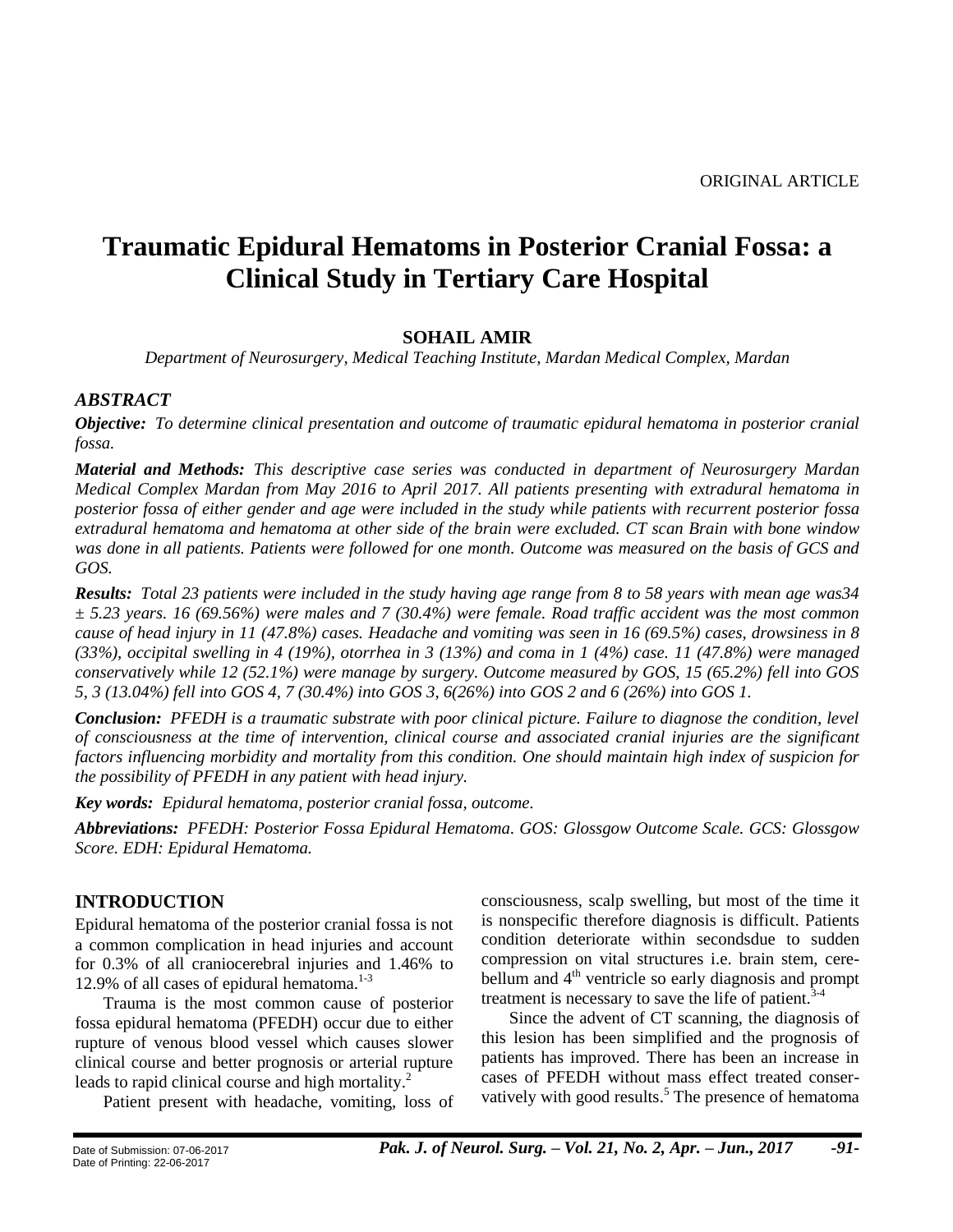more than 10 ml, hydrocephalus and displacement of fourth ventricle are indication for surgery. $6$ 

If patient is asymptomatic and has good GCS conservative management is an option but patient should be admitted in intensive care unit and kept under close neuromonitoring. These patients should be prepared for surgery if condition deteriorate shifted to operation theater for evacuation of hematoma.<sup>7</sup> Surgery remains the gold standard Suboccipital craniectomy or craniotomy should be performed depending upon size of hematoma. The decision between surgery and conservative management is difficult one and still a subject of debate. 8

We conducted this study to know about clinical presentation and outcome of PFEDH after conservative and surgical management.

#### **MATERIAL AND METHODS**

This descriptive case series study was conducted after approval from hospital research and ethical committee over 23 Patients in Mardan Medical Complex Mardan from May 2016 to April 201. All patients presenting with epidural hematoma in posterior fossa on CT Scan of either gender and age were included in the study while patient of recurrent posterior fossa epidural hematoma PFEDH and hematoma at other side of the brain were excluded.

All patients were admitted through emergency department. Patient received initial treatment in emergency department and shifted to radiology department along with doctor on duty. CT Scan Brain with bone window wasdone in all patients if scan show PFEDH with mass effect sign of brain stem compression obliteration of perimesencephalic cistern, hydrocephalus and displacement of  $4<sup>th</sup>$  ventricle and clinically patient GCS below 15, and radiologically hematoma size more than 10 ml and midline shift more than 5mm shifted to operation theatre for evacuation of hematoma either through suboccipital craniectomy or craniotomy. And reverse of these finding were candidates for conservative management but admitted in high dependency unit with hourly neuro-monitoring. Outcome was measured on the basis of Glasgow comma scale (GCS) and glossgow outcome score (GOS). Preoperative and postoperative GCS were recorded to access the level of consciousness. Glasgow outcome score ranges from 1 to 5. 1 death, 2 persistent vegetative state, 3 severe diability 2, moderate disability and 1 low disability.

Patient were followed for one months. All the data

entered in proforma and analyzed by SPSS version 20 and presented in form of tables.

#### **RESULTS**

The sample size in our study was 23.Out of these, 16 (69.56%) were males and 7 (30.4%) were females. Age of our subjects was 8 years to 58 years and mean age was  $34 \pm 5.23$  years. Road traffic accident was the cause of head injury in 11 (47.8%) cases, fall from height was responsible for 7 (30.4%), Motor bike accident for 3 (13%) cases, Assault and falling object both for 1 (4.3%) case each (Table 1).

**Table 1:** *Causes of Posterior Fossa Extradural Hematoma* ( $n = 23$ ).

| <b>Cause</b>          | <b>Frequency</b> | Percentage |  |
|-----------------------|------------------|------------|--|
| Road traffic accident | 11               | 47.8%      |  |
| Fall from height      |                  | 30.4%      |  |
| Motorbike accident    | 3                | 13%        |  |
| Assault               |                  | 4.3%       |  |
| Falling object        |                  | 4.3%       |  |
| Total                 | 23               | 100%       |  |

Glasgow Coma Scale at admission was 13 – 15 in 13 (56.5%) subjects,  $9 - 12$  in 5 (21.7%) and  $3 - 8$  in 5 (21.7%) cases. Regarding the symptomatology, headache and vomiting was seen in 16 (69.5%) cases, drowsiness in 8 (33%), occipital swelling in 4 (19%), otorrhea in 3 (13%) and coma in 1 (4%) case (Table 2). Conservative management was done in case of hematoma size 3ccm which was seen in 2 (8.6%), 6ccm in 3 (13%), 8ccm in 4 (17.3%) and 10ccm in 2 (8.6%) cases. Surgical management was done in cases where the hematoma size was 13ccm which was seen in 3 (13%), 20ccm was seen in 3 (13%) and between 20 – 30ccm was seen in 6 (26%) cases (Table 3). Hematoma sizes were assessed on CT scan.

Post traumatic complications were seen as brain contusions in 4 (18%), cerebellar contusions in 2 (8.6%), subarachnoid hemorrhage and posttraumatic hydrocephalus in 1 (4.3%) each cases. Total number of patients who showed improvement in terms of GCS were 20 (87%) whereas improvement in terms of GOS was noticed in 19 (82.6%) cases. When distribution was done according to GOS grades, 15 (65.2%) fell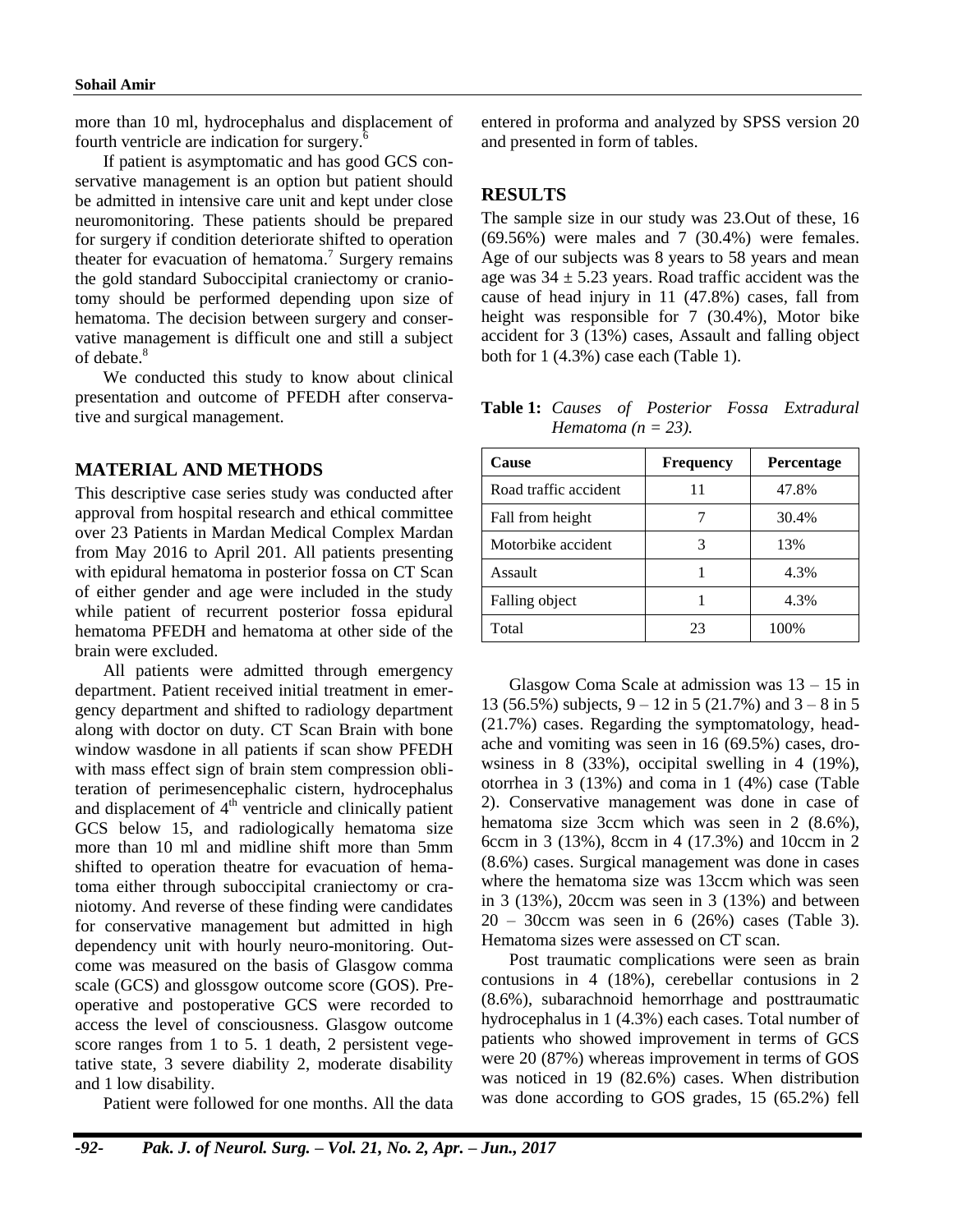into GOS 5, 3 (13.04%) fell into GOS 4, 7 (30.4%) into GOS 3, 6 (26%) into GOS 2 and 6 (26%) into GOS 1.

| Symptoms & Signs   | <b>Frequency</b> | <b>Percentage</b> |
|--------------------|------------------|-------------------|
| Headache           | 16               | 69.5%             |
| Vomiting           | 16               | 69.5%             |
| Drowsiness         |                  | 33%               |
| Occipital swelling |                  | 19%               |
| Coma               |                  | 4%                |

**Table 2:** *Symptomatology.*

**Table 3:** *Hematoma Size and Management (n = 23).*

| <b>Conservative</b><br><b>Management</b> | <b>Frequency</b> | <b>Percentage</b> |  |
|------------------------------------------|------------------|-------------------|--|
| 3ccm                                     | $\mathfrak{D}$   | 8.6%              |  |
| 6ccm                                     | 3                | 13%               |  |
| 8ccm                                     | 4                | 17.3%             |  |
| 10ccm                                    | $\mathfrak{D}$   | 8.6%              |  |
| <b>Surgical Management</b>               |                  |                   |  |
| 13ccm                                    | 3                | 13%               |  |
| 20ccm                                    | 3                | 13%               |  |
| 20-30ccm                                 | 6                | 26%               |  |
| Total                                    | 23               | 100%              |  |

# **DISCUSSION**

Epidural hematomas comprise for 0.3% of all head injuries and 3.4 to 12.9% of whole EDH cases. <sup>9</sup> The clinical progress in this condition is so silent that if not treated promptly and in time, may lead to devastating consequences.

In our study, we observed a male predominance amongst the subjects with the male gender comprising 69.56% of study population. This is in comparison to the study done by Dirim BV et al at Turkey, where they observed 85.7% of cases as male gender.<sup>10</sup> Similarly 78% cases were male in study done by Asanin  $B.<sup>11</sup>$ 

Regarding the cause of posterior fossa epidural hematoma, road traffic accident was responsible for causation of majority of cases in studies done by

Asanin B and Asif M et al. $^{11,12}$  In comparison to ours and the above two studies, Dirim BV and Malik et al observed fall from height as the most common cause of PFEDH in their studies.<sup>10,13</sup> Headache and vomiting was seen as the most common symptom in our study, where we noticed 69.5% cases reporting this complaint, this is close to 73% cases in study done by Haq et al<sup>9</sup> and Asif et al who noticed this complaint in their 73% and 64% of the cases respectively.<sup>12</sup> Same findings were recorded by Karasu A et al.<sup>14</sup>

Jang JW et al in their study on posterior fossa EDH showed that 64.7% patients had GCS 13 to 15 and 9 to 12 in  $17.6\%$ ,<sup>14</sup> which is close to our study. The less number of patients with  $13 - 15$  GCS in our study is due to the fact that there is poor management of these patients at periphery and majority of our patients were referrals from periphery.

According to literature, the incidence of additional intracranial lesions may be up to 87.5% which is quite a high figure while looking at our study. These include brain contusion, intracerebral hematomas of countercoup type in frontal and temporal regions, supratentorial epidural hematomas, subarachnoid haemmorage, subdural hygroma, subdural hematomas and others.<sup>15</sup> In our case the commonest was brain contusion (18%) and cerebellar contusion (8.6%), almost similar to the study by Asif et al.<sup>12</sup> Subarachnoid haemmorage and posttraumatic hydrocephalus was seen in one case each, similar to the analysis of Haq et  $al<sup>9</sup>$  and a case series by E. Bor-Seng-Shu et al.<sup>16</sup>

The decision between conservative or surgical is a challenging one and controversial.<sup>17,18</sup> Good GCS score, small hematoma size and exclusion of mass effect and associated lesions was criteria for conservative management in our study. Haq et al observed 64.7% of their patients in GOS 5,17.6% in GOS 4,8.8% in GOS 2 and 8.8% in GOS  $1<sup>9</sup>$  In comparison, we had 65.21% were in GOS 5, 13.04% in GOS 4, 30.4% in GOS 3, 26% in GOS 2 and 26% in GOS 1. Close results were observed by Karasu A et al.<sup>14</sup> Outcome in terms of GOS was 19 (82.6%) in ours whereas 82.35% in their case which is almost same and 64% for Karasu et al.<sup>14</sup>

There were several limitations in our study. First, the sample size was small and secondly the follow up period was very short. Thirdly, only Mardan Medical complex was taken as the study place. Inclusion of other hospitals from same locality could have given better idea about the prevalence of a condition in that area.